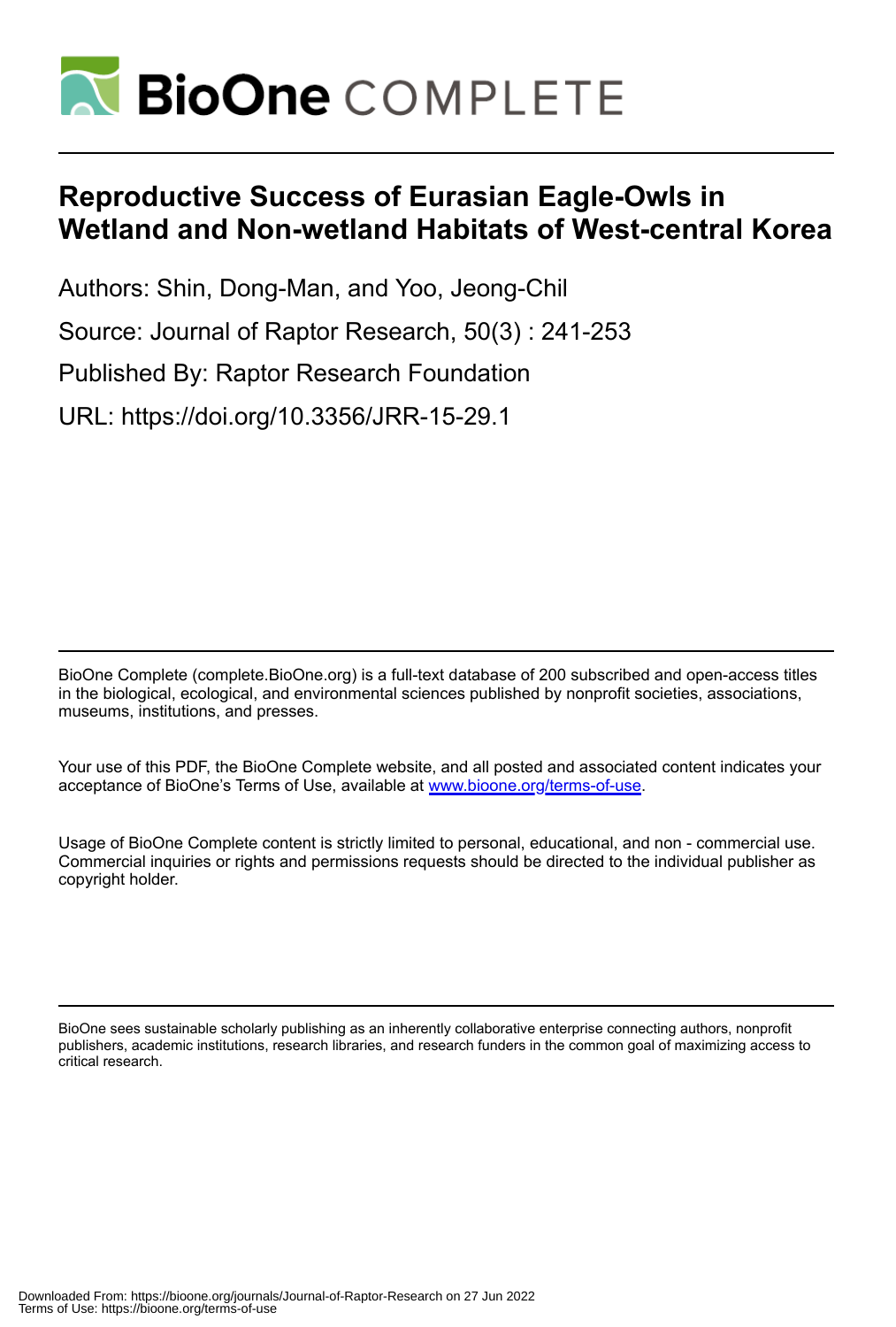# THE JOURNAL OF RAPTOR RESEARCH

## A QUARTERLY PUBLICATION OF THE RAPTOR RESEARCH FOUNDATION, INC.

VOL. 50 SEPTEMBER  $2016$  No. 3

J. Raptor Res. 50(3):241–253 - 2016 The Raptor Research Foundation, Inc.

## REPRODUCTIVE SUCCESS OF EURASIAN EAGLE-OWLS IN WETLAND AND NON-WETLAND HABITATS OF WEST-CENTRAL KOREA

DONG-MAN SHIN AND JEONG-CHIL YOO<sup>1</sup>

Korea Institute of Ornithology and Department of Biology, Kyung Hee University, Seoul 02447 Korea

ABSTRACT.—The breeding success of raptors is strongly affected by food supply. We examined the reproductive success of Eurasian Eagle-Owls (Bubo bubo) and assessed the effects of landscape and diet on reproductive success at 44 nest sites in wetland and non-wetland (mostly agricultural lands, forests, and human settlements) habitats in west-central Korea. We found that eagle-owl reproductive success was significantly higher in wetland than in non-wetland habitats (mean of 1.9 vs. 1.3 fledglings per breeding pair, respectively). Although the average number of fledglings per successful pair was similar in the two habitats (2.0 vs. 1.8), the average numbers of fledglings per hatchling (0.9 vs. 0.7) and per egg (0.8 vs. 0.5) were both higher in wetland habitats. Further, for the wetland habitats, birds (mostly Anatidae, Columbidae, and Phasianidae) were the most important prey group by both number and biomass (67% and 84%, respectively) in the breeding period. However, in non-wetland habitats, both mammals (59% by number) and birds (67% by biomass) were important prey in the breeding period. The amount of Phasianidae in the diet (by biomass) and the date of the onset of egg-laying were positively and negatively (respectively) significant determinants of the number of fledglings per egg, whereas the percentage of wetland in the habitat was the only significant determinant for the number of fledglings per hatchling.

KEY WORDS: Eurasian Eagle-Owl; Bubo bubo; diet; prey availability; reproductive success; wetland habitat.

## ÉXITO REPRODUCTIVO DE *BUBO BUBO* EN HÁBITATS DE HUMEDALES Y NO HUMEDALES EN EL CENTRO OESTE DE COREA

RESUMEN.—El éxito reproductivo de las aves rapaces está afectado fuertemente por la disponibilidad de alimento. Estudiamos el éxito reproductivo de *Bubo bubo* y evaluamos los efectos del paisaje y la dieta en su éxito reproductor en 44 sitios de cría en hábitats de humedales y de no humedales (principalmente tierras agrícolas, bosques y asentamientos humanos) en el centro oeste de Corea. Encontramos que el éxito reproductor de B. bubo fue significativamente mayor en hábitats de humedales que en no humedales (media de 1.9 versus 1.3 volantones por pareja reproductiva, respectivamente). Aunque el número promedio de volantones por pareja exitosa fue similar en los dos tipos de ha´bitat (2.0 versus 1.8), los promedios de volantones por pollo eclosionado (0.9 versus 0.7) y por huevo (0.8 versus 0.5) fueron ambos mayores en hábitats de humedales. Además, para los hábitats de humedales, las aves (principalmente Anatidae, Columbidae y Phasianidae) fueron el grupo más importante de presas tanto por la cantidad como por la biomasa (67% y 84%, respectivamente) en la época reproductiva. Sin embargo, en los hábitats de no humedales, tanto los mamíferos (59% en cantidad) como las aves (67% en biomasa) fueron presas importantes en la época reproductiva. La cantidad de Phasianidae en la dieta (en términos de biomasa) y la fecha de inicio de la puesta de huevos fueron determinantes significativos del número de volantones por huevo de forma positiva y negativa (respectivamente), mientras que el porcentaje de humedales en el hábitat fue el único determinante significativo con respecto al número de volantones por pollo eclosionado. [Traducción del equipo editorial]

 $1$  Email address: jcyoo@khu.ac.kr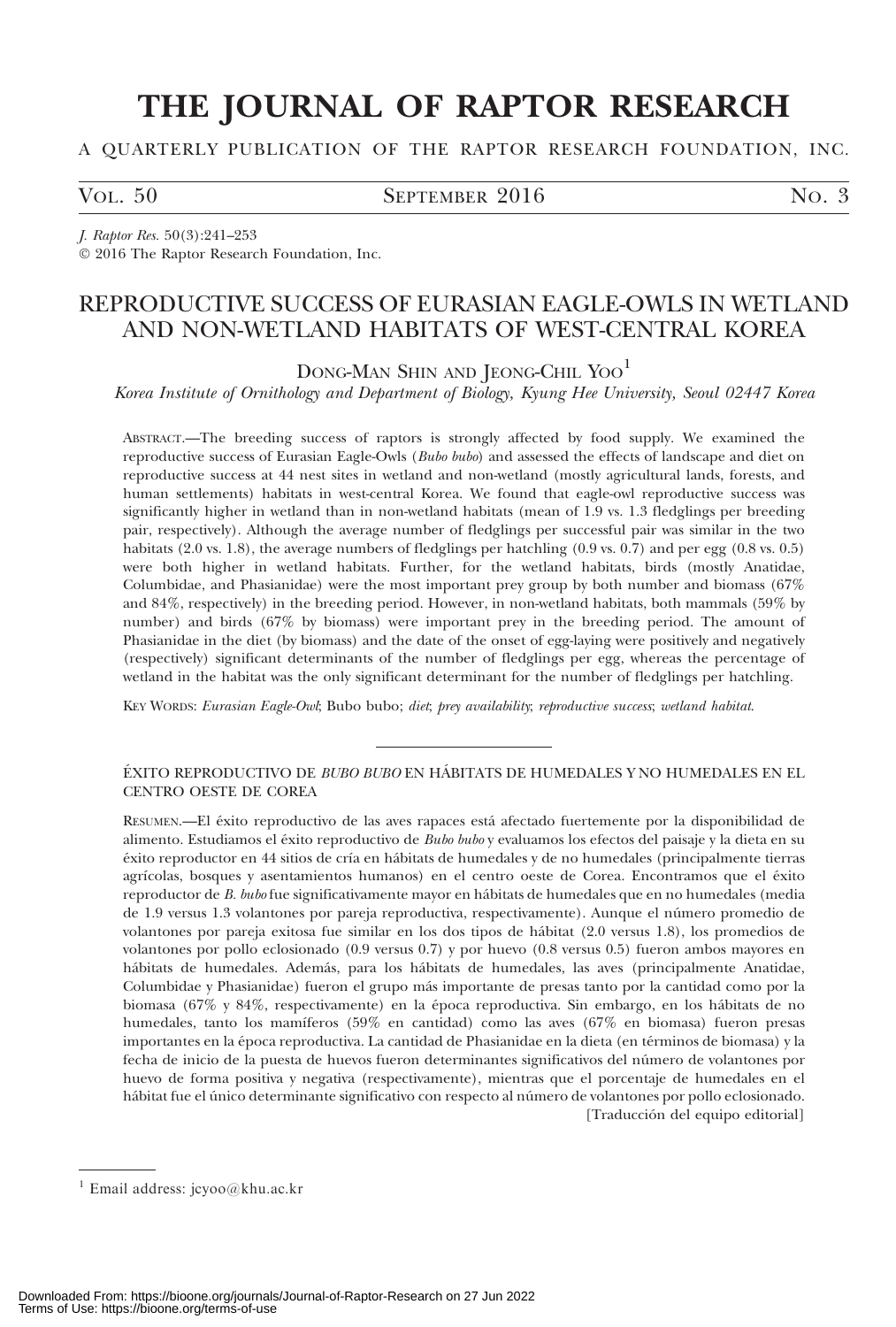In the population dynamics of territorial and solitary breeding species such as Eurasian Eagle-Owls (Bubo bubo), the reproductive success rate, distribution, population density, and diet are affected by land-cover types surrounding a nest site and the heterogeneous distribution of resources within the landscape (Penteriani et al. 2004, Bionda and Brambilla 2011). In addition, the diet tends typically to be dominated by the most abundant prey of the preferred size (Jaksić and Braker 1983, Korpimäki and Marti 1995, Marchesi et al. 2002, Zárybnická et al. 2009, Pérez-Garíca et al. 2012), and diet composition may reflect temporal and spatial variation in prey availability. Prey abundance and availability are the most important factors influencing variation in reproductive output of raptors (Whitfield et al. 2009).

A nocturnal, large, top predator, the Eurasian Eagle-Owl has been reported in a variety of habitat types (see Jaksić and Marti 1981, Martínez and Zuberogoitia 2001, Marchesi et al. 2002, Penteriani et al. 2004, Shin et al. 2013). However, few studies have focused on the fecundity, diet, and behavior of eagle-owls in wetland habitats (Alivizatos et al. 2005, Penteriani et al. 2012, Shin et al. 2013).

In a prior study, we reported the diet of wetlanddependent eagle-owls on the west-central Korea, Sihwa Reclaimed Area (SRA). Owls there fed mostly on avian prey such as ducks, Ring-necked Pheasants (Phasianus colchicus) and Oriental Turtle-Doves (Streptopelia orientalis; Shin et al. 2013). The mean weight of prey (MWP) was also remarkably heavier than that of eagle-owls living far from wetlands, which resulted from differences in food abundance, diet composition, and mass of potential prey (Shin et al. 2013). We here compare the reproductive success rates of eagle-owls in wetland and nonwetland habitats (i.e., forests, agricultural lands, and human settlements) during the breeding season, and assess the influence of landscape and diet on reproductive success.

## **METHODS**

Study Areas. We studied eagle-owls at two study areas along the west-central coast of Korea: (1) wetlands located along the SRA (ca.  $360 \text{ km}^2$ ;  $37^{\circ}4'$ – 37°17′N, 126°34′–126°50′E) and (2) non-wetland areas located on the coastal area from Paju City and Gimpo City to Ganghwa District (PGG; ca. 810 km<sup>2</sup>; 37°36′–37°49′N, 126°21′–126°51′E; Fig. 1). For the SRA, the marshes and open areas created after 1987 were widely distributed throughout the habitat (K- water 2009); elevation ranges from 28–146 masl, with gentle slopes (Shin et al. 2013). The PGG was composed of different landscapes: Paju and Gimpo were cultivated and urbanized, with intense human activity, whereas Ganghwa was characterized by hills  $(range = 42-468$  masl; Shin et al. 2013).

Landscape Assessment. The landscapes around nest sites were classified following Shin et al. (2013). Based on Arirang 2 satellite images from the Ministry of Environment of Korea (Ministry of Environment of Korea 2009), we plotted a circle with a 1-km radius centered on each nest, and extracted the proportional areas of seven land-cover categories (fallow lands, agricultural lands, forests, water bodies, wetlands, human settlements, and grasslands) using ArcGIS 9.3 (ESRI 2008). We also measured: (1) nearest neighbor distance between nests (NND); (2) altitude above sea level (ASL); (3) distance to a paved road; (4) distance to an occupied residence; and (5) distance to an open area (DOA).

Diet and Reproduction. We examined 44 eagleowl territories: 19 in SRA and 25 in PGG (Paju: 7, Gimpo: 11, Ganghwa: 7; Fig. 1). In the period from September 2010 to August 2012, we searched for nests using a combination of methods: passive listening for vocalizations, playing of conspecific calls and listening for responses, observing individuals at dusk, and visiting areas around historical nests (for more details, see Shin et al. 2013). To minimize disturbances, we visited nests once per week during the breeding season, starting with incubation.

We examined laying date and clutch size. We estimated hatching date by back-calculating based on the feather development of nestlings (Penteriani et al. 2005), and estimated laying date by subtracting 35 d, the mean incubation period, from the hatching date (Cramp 1985, Penteriani 1996, Dalbeck and Heg 2006). We expressed laying dates in days since 15 December (1 = 15 December), because that was the earliest laying date. To record clutch size, we climbed to the nests during incubation. When replacement clutches (two each for SRA and PGG) were recorded, we used the date of the first clutch as the laying date.

We calculated reproductive breeding success at the two study areas using multiple parameters, i.e., the number of fledglings (1) per territorial pair, (2) per breeding pair, (3) per hatchling, (4) per egg laid, and (5) per successful pair. We defined a territorial pair as one that established and defended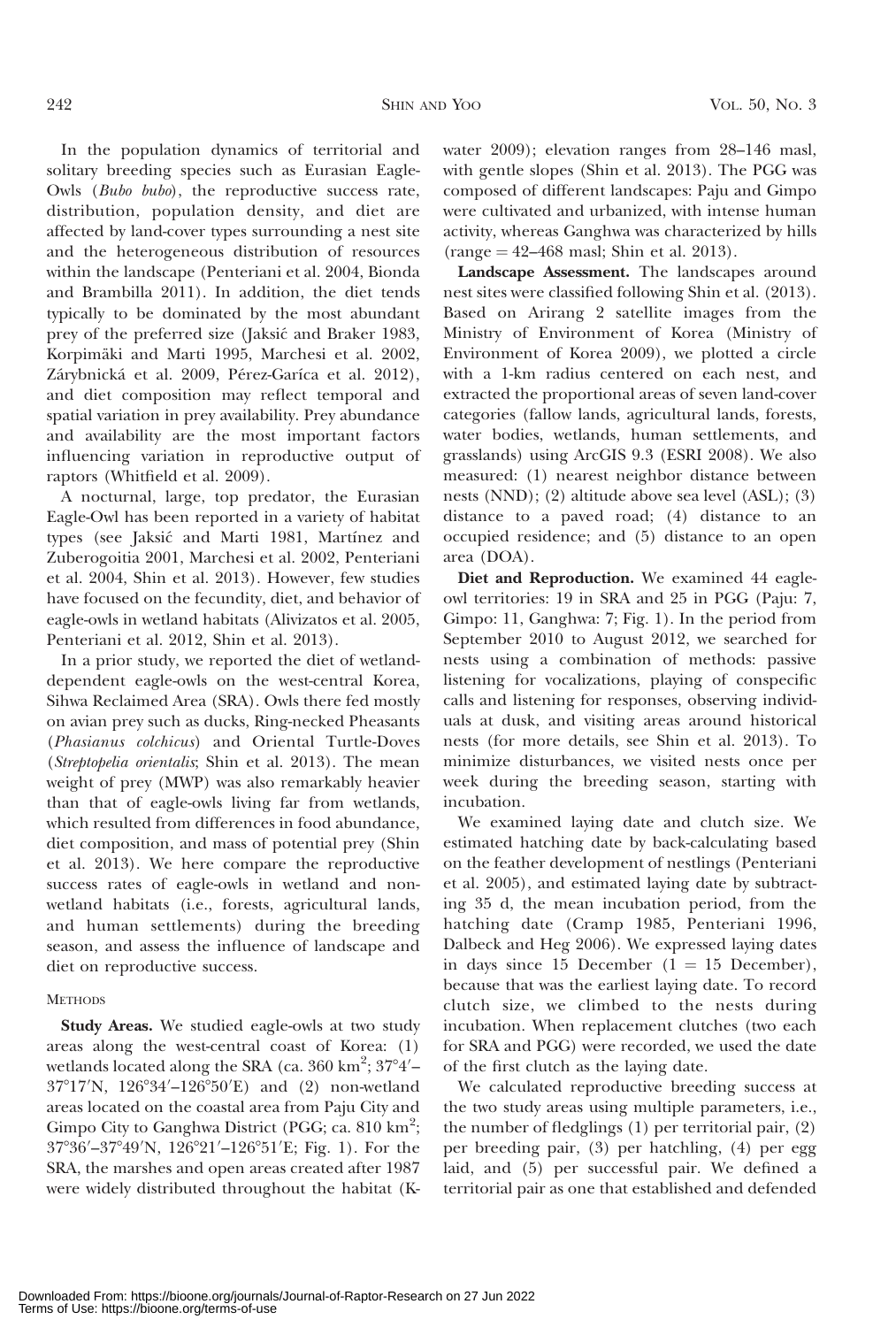

Figure 1. Study areas in west-central Korea, where landscape, diet, and reproductive rate of Eurasian Eagle-Owls were studied, September 2010–August 2012.  $\blacksquare$  PGG (Paju City, Gimpo City and Ganghwa District);  $\blacktriangle$  SRA (Sihwa Reclaimed Area).

a territory. Pairs that moved away  $>300$  m from their nest sites in the next breeding season were also considered to maintain a separate territory. We defined a breeding pair as one that laid at least one egg and a successful pair as one that fledged at least one young. An occupied nest site was defined as one where a territorial pair was present during the breeding season, and nesting success was calculated as the percentage of territorial pairs that successfully fledged at least one young. Because eagle-owl young may leave the nests on the ground when they are ca. 1 mo old, we visited all nest sites as well as areas around the nests until the young were 8 wk old to record brood size at fledging.

To assess diet and its effects on reproductive output, we collected pellets and prey remains (1035 in SRA and 1977 in PGG) at nests, feeding sites, and

roosting places, once or twice per month during the entire study period and every time we visited a nest during the breeding season. We identified prey items at the species level using published literature (Takada and Kanochi 2004, Yoon et al. 2004, Abe 2007, Won and Kim 2012). We determined the minimum number of prey items of each type for each collection event (Marti 1987, Bosè and Guidali 2001, Marchesi et al. 2002, Penteriani et al. 2005, Shin et al. 2013). We calculated the percent biomass and percent frequency of prey items for each territory by pooling all the years together (Smith et al. 1999). Biomass data for each prey species were based on mean body weight in Won (1981), Yoon et al. (2004), Song and Song (2005), Hume (2006), and in our measurements.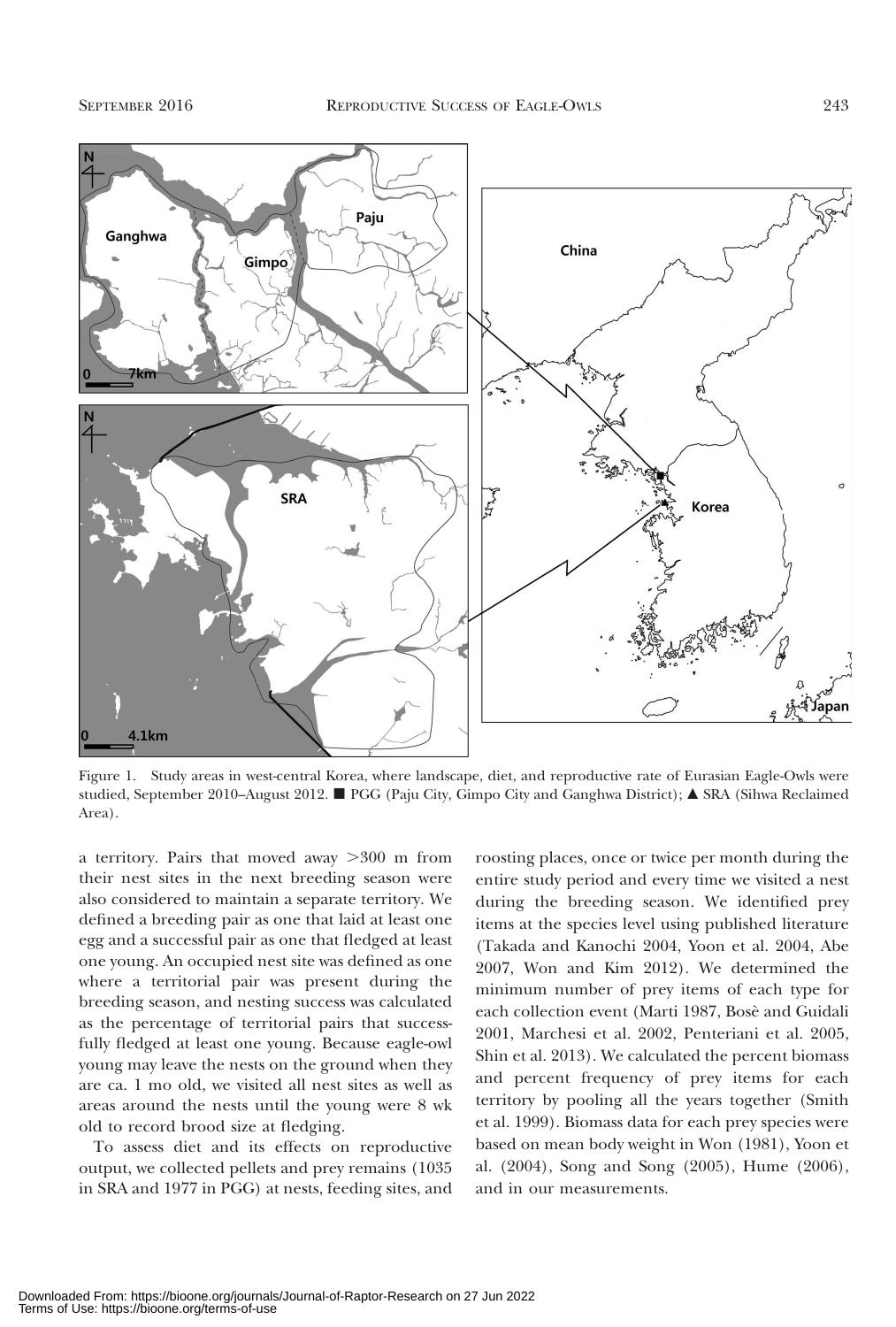The various prey items that made up  $>3\%$  of the diet pooled over the entire study area by number or by mass were classified at the family level: Anatidae, Ardeidae, Columbidae, Corvidae, Phasianidae, Leporidae, Muridae, and other prey (insects, crustaceans, reptiles, and actinopterygians). Other avian and mammalian prey items with three were grouped together as other birds and other mammals, respectively. Trace prey items made up 0.01% (Jaksić and Marti 1984).

The differences in diets between the two habitats were compared using diet composition, MWP, and Shannon–Wiener diversity index  $(H^{\prime})$ . Because diet composition may vary seasonally for raptors (Bosè and Guidali 2001, Forsman et al. 2001, Marchesi et al. 2002), we used only diet data collected during the breeding season (from 15 December to 31 August in our study area) to describe diet and to assess the relationship of diet with reproductive rates.

Statistical Analyses. We used discriminant function analysis (DFA; Sokal and Rohlf 1995) to ascertain whether nest sites could be correctly classified into their original habitat types (wetland or non-wetland habitats). The difference in diet composition between the two habitats was compared by  $\chi^2$ -test, based on the occurrence frequency of the categorized prey items. To avoid potential biases caused by the effect of sample size on diet indices (Smith et al. 1999), we excluded territories with fewer than 20 identified prey items from statistical analyses. In addition, territories affected by human disturbances such as amateur photographers or herb pickers were excluded from our analyses of the factors (landscape and diet) that may affect the reproductive output. Prior to analyses, percentage data were arcsine-transformed for normalization and variables related to MWP in the nonbreeding period were standardized as Zscores to remove variation between years. Univariate comparisons of land-cover categories, nest location characteristics, dietary parameters and breeding estimates between the two different habitats were analyzed using t-tests, or Mann–Whitney U-tests when the data did not meet normality requirements or variances were not homogeneous after transformation. Associations of the independent variables with breeding success were analyzed using Pearson correlation. To examine factors affecting the reproductive success of eagle-owls, we used the landscape, nest location, onset of egg-laying, and diet variables as independent variable factors in a stepwise multiple linear regression (SMLR), with entry and removal criteria set at probability of  $F \leq$ 0.05 and  $\geq$ 0.10, respectively. To avoid pseudoreplication, we averaged the value of reproductive success for the two study years for each territory (Marchesi et al. 2002). Significance was determined at  $P < 0.05$ . PASW Statistics 18.0 for Windows (SPSS) Korea Datasolution Inc. 2009) was used for statistical analyses. Data are expressed as means  $\pm$  SD.

## RESULTS

Landscape and Nest Location Variables. We found significant differences between the two habitat types for seven variables (DFA;  $\chi^2 = 81.851$ , canonical correlation = 0.942,  $n = 43$ ,  $P < 0.001$ ). All the nest sites in both SRA and PGG were accurately classified. The percentage of wetlands was higher in SRA, whereas the percentages of agricultural lands, forests, human settlements, and grasslands were higher in PGG (Table 1). However, the percentages of fallow lands and water bodies did not differ significantly between the two habitats (Table 1). Nests of the SRA, compared to those of the PGG, were farther from occupied houses and paved roads, nearer to open areas and located at a lower elevation (Table 1). NND did not differ between the two habitats.

Nest Sites and Reproductive Success. In 2011, 34 nests were occupied ( $n = 12$  for SRA,  $n = 22$  for PGG), whereas in 2012, six of those were not occupied, another seven nest sites were found, and two pairs moved away ca. 400 m and 1600 m from their previous nest sites within their own territories  $(n = 17$  for SRA,  $n = 20$  for PGG in 2012). Of the 43 occupied nests, eight ( $n=3$  for SRA,  $n=5$  for PGG) had pairs that did not lay any eggs during the two breeding seasons. Clutch size, brood size at hatching, and the number of hatchlings per egg did not differ between the two study areas (Table 2). Additionally, laying date ranged from mid-December to early March and did not significantly differ between SRA and PGG (Table 2).

Wetland-dependent eagle-owls had higher reproductive rates than non-wetland eagle-owls, using several measures of reproduction. Nesting success was 1.7 times higher in wetland habitat, and most measures of reproductive success varied between the two habitats (Table 3). SRA owls fledged more hatchlings than PGG owls (Table 3); the number of fledglings per egg was 1.6 times higher in SRA (Table 3). The number of fledglings per breeding pair of SRA was 1.5 times higher than that of PGG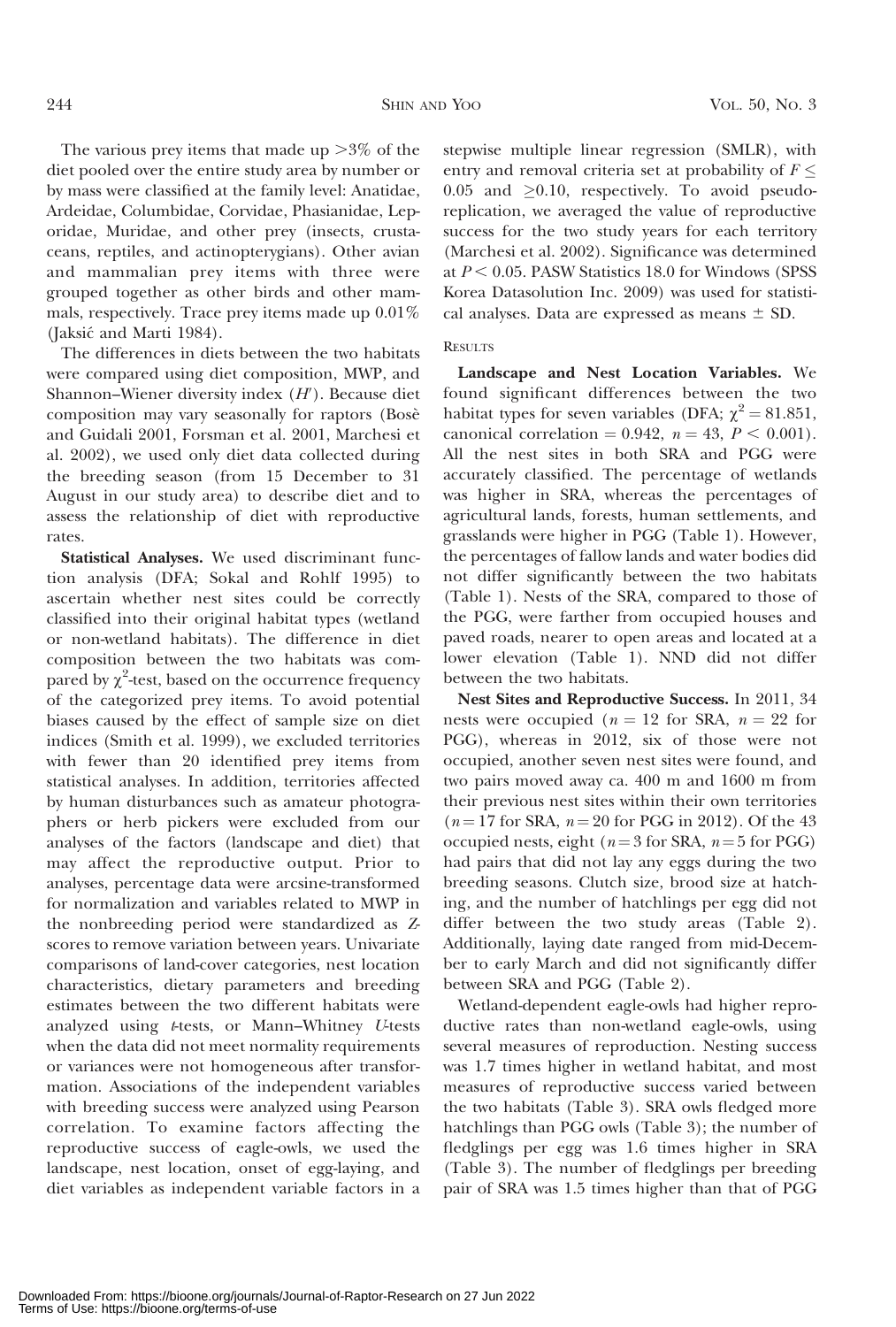Table 1. Characteristics of landscape surrounding 43 Eurasian Eagle-Owl nest sites in wetland (Sihwa Reclaimed Area) and non-wetland populations (Paju City, Gimpo City, and Ganghwa District) of west-central Korea during the period of September 2010–August 2012. Percentage data of land-cover types were analyzed within a radius of 1 km around the nest (see methods for details) and were arcsine-transformed to compare the means between the two study areas. At one nest site in the wetland study area that was first discovered after fledging, we measured only nearest neighbor distance. n in parenthesis is number of nest sites, and  $P \leq 0.05$  was considered significant. Bold type indicates statistical significance. Values are represented as mean  $\pm$  SD.

| LANDSCAPE CHARACTERISTIC                    | <b>WETLAND</b>           | NON-WETLAND              | STATISTIC <sup>a</sup> | P         |
|---------------------------------------------|--------------------------|--------------------------|------------------------|-----------|
| Fallow land $(\%)$                          | $6.1 \pm 11.2$ (18)      | $3.7 \pm 4.5$ (25)       | $-0.994$               | 0.326     |
| Agricultural land $(\%)$                    | $17.3 \pm 12.2$ (18)     | $32.9 \pm 19.2$ (25)     | $-2.905$               | 0.004     |
| Forest $(\%)$                               | $14.9 \pm 12.1$ (18)     | $33.6 \pm 24.2$ (25)     | $-2.880$               | 0.004     |
| Water body $(\%)$                           | $8.3 \pm 12.0$ (18)      | $8.0 \pm 13.2$ (25)      | $-0.072$               | 0.943     |
| Wetland $(\%)$                              | $49.6 \pm 21.3$ (18)     | $1.6 \pm 2.8$ (25)       | $-5.623$               | $<$ 0.001 |
| Human settlement $(\%)$                     | $2.9 \pm 2.0$ (18)       | $17.5 \pm 10.4$ (25)     | $-4.727$               | < 0.001   |
| Grassland $(\%)$                            | $0.8 \pm 1.6$ (18)       | $2.8 \pm 3.8$ (25)       | $-2.825$               | 0.005     |
| Nearest neighbor distance between nests (m) | $2280.3 \pm 1241.7$ (18) | $3445.8 \pm 2177.0$ (24) | $-3.863$               | 0.093     |
| Distance from a paved road (m)              | $744.2 \pm 770.9$ (18)   | $115.6 \pm 131.7$ (24)   | $-3.863$               | < 0.001   |
| Distance from an occupied house (m)         | $409.9 \pm 410.3$ (18)   | $110.2 \pm 148.4$ (24)   | $-3.279$               | 0.001     |
| Distance from an open area (m)              | $15.8 \pm 32.7$ (18)     | $189.2 \pm 145.7$ (24)   | $-4.449$               | < 0.001   |
| Altitude above sea level (m)                | $19.7 \pm 10.8$ (18)     | $65.4 \pm 38.3$ (24)     | $-4.754$               | < 0.001   |

<sup>a</sup> z-value (Mann–Whitney U-test), except for fallow land and water body, which are t-value (t-test).

(Table 3). However, the number of fledglings per successful pair did not differ.

Diet. Pellets and prey remains contributed 76% and 24%, respectively, to the total sample of prey items (Table 4). For pellets, mammalian prey were more frequent than avian prey; however, among prey remains, avian prey were overwhelmingly more frequent than mammalian prey (Table 4). During the breeding period, diet composition significantly varied between the two habitats ( $\chi^2 = 308.524$ ,  $P <$ 0.001; Table 5). For the SRA eagle-owls, birds were the most important prey group in terms of both number and mass (Table 5). The most important bird family groups were Anatidae, Columbidae, and Phasianidae, making up  $>52\%$  by number and 75% by mass. Waterbirds such as Chinese Spot-billed Ducks (Anas zonorhyncha), Mallards (A. platyrhynchos), egrets (Egretta spp. and Bubulcus ibis), and Common Coots (Fulica atra) contributed greatly to the biomass of the owl diet at SRA (47%). Muridae, including brown rats (Rattus norvegicus), blackstriped field mice (Apodemus agrarius), and voles (Clethrionomys spp.), were detected quite frequently in the SRA, but their frequency of occurrence and

Table 2. Breeding parameters for Eurasian Eagle-Owls in wetland (Sihwa Reclaimed Area) and non-wetland populations (Paju City, Gimpo City, and Ganghwa District) of west-central Korea, September 2010 to August 2012. Percentage data were arcsine-transformed. P-value indicates the significance of the difference between the two study areas.  $n$  in parenthesis refers to number of samples.

|                                           | WETLAND $(n)$        |              | NON-WETLAND $(n)$    |              |                        |                  |
|-------------------------------------------|----------------------|--------------|----------------------|--------------|------------------------|------------------|
| <b>BREEDING PARAMETER</b>                 | $Mean \pm SD$        | <b>RANGE</b> | $MEAN \pm SD$        | <b>RANGE</b> | STATISTIC <sup>a</sup> | $\boldsymbol{P}$ |
| First egg-laying date <sup>bc</sup>       | $25.6 \pm 19.1$ (23) | $3 - 81$     | $29.3 \pm 10.1$ (28) | $4 - 44$     | $-1.052$               | <b>NS</b>        |
| Clutch size <sup>d</sup>                  | $2.5 \pm 0.6$ (23)   | $1 - 3$      | $2.7 \pm 0.7$ (28)   | $1 - 4$      | 1.066                  | <b>NS</b>        |
| Brood size at hatch <sup>d</sup>          | $2.00 \pm 0.6$ (18)  | $1 - 3$      | $2.0 \pm 1.1$ (25)   | $0 - 4$      | $-0.522$               | <b>NS</b>        |
| Number of hatchlings per egg <sup>a</sup> | $0.8 \pm 0.2$ (18)   | $0.5 - 1$    | $0.8 \pm 0.4$ (25)   | $0 - 1$      | $-0.396$               | <b>NS</b>        |

<sup>a</sup> t-value (t-test), except for first egg-laying date, which is z-value (Mann–Whitney U-test);

 $^{\rm b}$  1–15 December;

 $\text{c}$  first clutch;

NS not significant.

<sup>&</sup>lt;sup>d</sup> replaced clutch;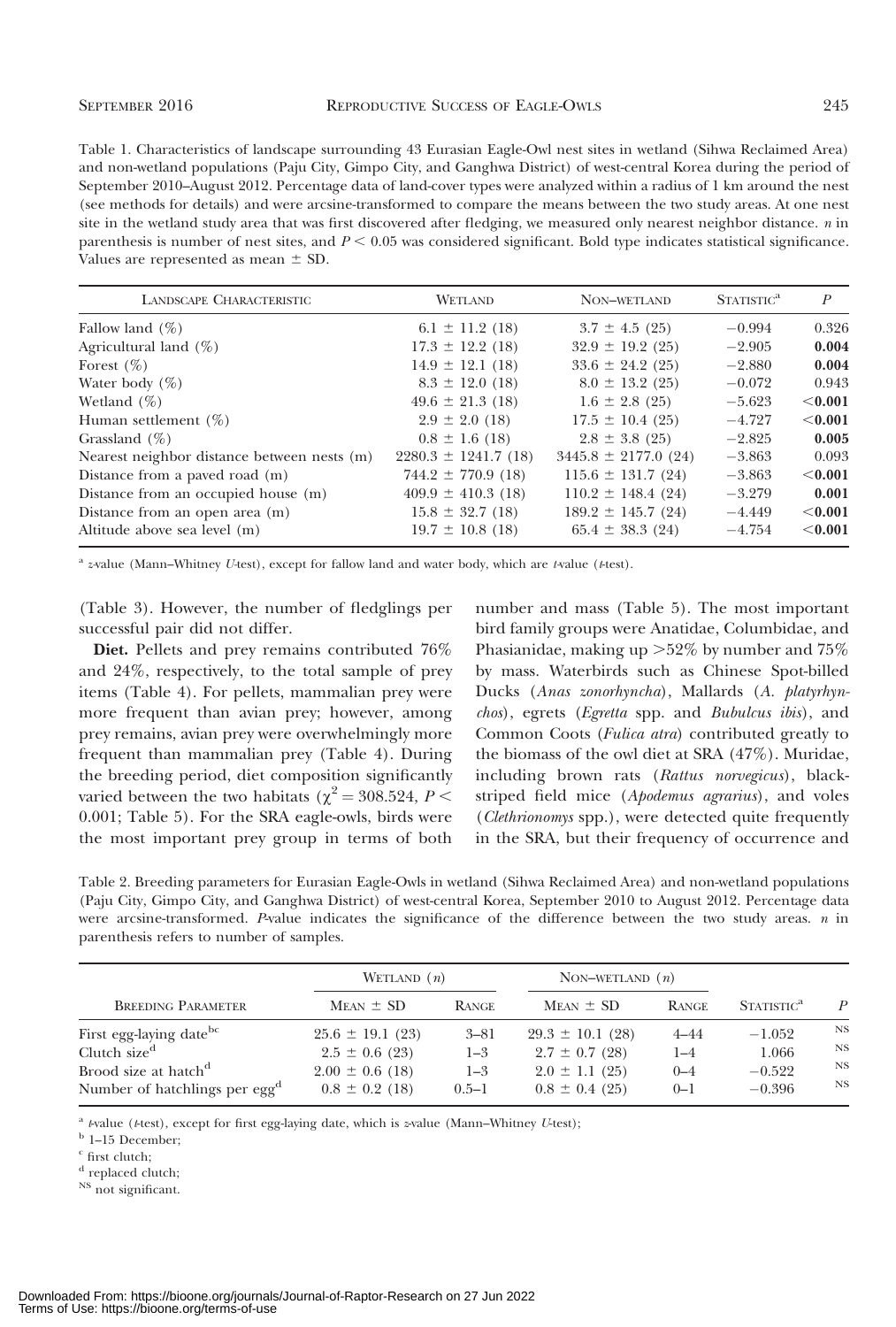Table 3. Mean reproductive success of Eurasian Eagle-Owls in wetland (Sihwa Reclaimed Area) and non-wetland populations (Paju City, Gimpo City, and Ganghwa District) of west-central Korea during the period of September 2010– August 2012. Percentage data were arcsine-transformed. Territories affected by human disturbances (e.g., amateur photographer, herb picker) were excluded from the analysis (see methods for details). P-value indicates the significance of the difference of breeding outputs between the two study areas, and significant difference is in bold type. n in parenthesis refers to numbers of sample.

|                                                | WETLAND $(n)$      |              | NON-WETLAND $(n)$  |         |                        |       |
|------------------------------------------------|--------------------|--------------|--------------------|---------|------------------------|-------|
| <b>REPRODUCTIVE RATE</b>                       | $Mean \pm SD$      | <b>RANGE</b> | $MEAN \pm SD$      | RANGE   | STATISTIC <sup>a</sup> | P     |
| Nesting success $(\%)^b$                       | 71.4 (21)          |              | 43.2(37)           |         |                        |       |
| Mean number of fledglings per territorial pair | $1.4 \pm 1.0$ (21) | $0 - 3$      | $0.8 \pm 1.0$ (36) | $0 - 3$ | $-2.233$               | 0.030 |
| Mean number of fledglings per breeding pair    |                    |              |                    |         |                        |       |
| (pair that laid eggs)                          | $1.9 \pm 0.7$ (16) | $0 - 3$      | $1.3 \pm 1.0$ (23) | $0 - 3$ | $-1.982$               | 0.048 |
| Mean number of fledglings per successful pair  | $2.0 \pm 0.5$ (15) | $1 - 3$      | $1.8 \pm 0.7$ (16) | $1 - 3$ | $-0.870$               | 0.392 |
| Mean number of fledglings per hatchling        | $0.9 \pm 0.3$ (16) | $0 - 1$      | $0.7 \pm 0.4$ (20) | $0 - 1$ | $-2.801$               | 0.005 |
| Mean number of fledglings per egg              | $0.8 \pm 0.3$ (16) | $0 - 1$      | $0.5 \pm 0.4$ (23) | $0 - 1$ | $-2.253$               | 0.030 |

<sup>a</sup> t-value (t-test), except for number of fledglings per breeding pair and number of fledglings per hatchling, which are z-value (Mann– Whitney *U*-test);

<sup>b</sup> percentage of territorial pairs that successfully fledged at least one young.

Table 4. Diet composition of the Eurasian Eagle-Owl in west-central Korea (September 2010–August 2012), analyzed by pellets and prey remains. Taxonomic groups with <3% of number or biomass of prey items were included in the categories "Other mammals" and "Other birds," respectively. tr = trace  $(<0.01\%)$ . Number of each species  $(n)$ , frequency of each species (F), and biomass of prey (B) in the diet are shown. n in parenthesis refers to sample size.

| <b>TAXONOMIC GROUP</b>        |                  | <b>PELLETS</b> |        |                  | PREY REMAINS |        |                  | <b>POOLED</b>  |        |  |
|-------------------------------|------------------|----------------|--------|------------------|--------------|--------|------------------|----------------|--------|--|
|                               | $\boldsymbol{n}$ | $\%\mathrm{F}$ | $\%$ B | $\boldsymbol{n}$ | %F           | $\%$ B | $\boldsymbol{n}$ | $\%\mathrm{F}$ | $\%$ B |  |
| Birds (total)                 | 850              | 34.4           | 59.7   | 668              | 85.1         | 90.5   | 1518             | 47.0           | 72.4   |  |
| Anatidae                      | 92               | 3.8            | 15.0   | 171              | 21.8         | 40.0   | 263              | 8.1            | 25.2   |  |
| Ardeidae                      | 48               | 2.0            | 4.1    | 45               | 5.7          | 5.6    | 93               | 2.9            | 4.7    |  |
| Columbidae                    | 94               | 3.8            | 17.7   | 122              | 15.5         | 26.8   | 673              | 20.8           | 15.5   |  |
| Corvidae                      | 478              | 19.5           | 18.7   | 195              | 24.8         | 11.0   | 107              | 3.3            | 2.3    |  |
| Phasianidae                   | 63               | 2.6            | 2.3    | 44               | 5.6          | 2.2    | 216              | 6.7            | 21.5   |  |
| Other birds $a^a$             | 75               | 2.7            | 1.9    | 91               | 11.7         | 4.9    | 166              | 5.2            | 3.1    |  |
| Mammals (total)               | 1565             | 63.9           | 40.1   | 117              | 14.9         | 9.4    | 1682             | 52.0           | 27.5   |  |
| Leporidae                     | 23               | 0.9            | 8.5    | 10               | 1.3          | 5.3    | 33               | 1.0            | 7.2    |  |
| Muridae                       | 1495             | 61.1           | 28.4   | 99               | 12.6         | 3.4    | 1594             | 49.3           | 18.1   |  |
| Other mammals <sup>b</sup>    | 47               | 1.9            | 3.2    | 8                | 1.0          | 0.7    | 55               | 1.7            | 2.2    |  |
| Insects <sup>c</sup>          | 21               | 0.9            | tr     |                  |              |        | 21               | 0.6            | tr     |  |
| Crustaceans <sup>d</sup>      | 9                | 0.4            | tr     |                  |              |        | 9                | 0.3            | tr     |  |
| Actinopterygians <sup>e</sup> | 1                | tr             | tr     |                  |              |        | 1                | tr             | tr     |  |
| Reptiles <sup>f</sup>         |                  | tr             | tr     |                  |              |        |                  | tr             | tr     |  |
| Total prey items              | 2447             | 100            | 100    | 785              | 100          | 100    | 3232             | 100            | 100    |  |

<sup>a</sup> Accipitridae (n=4), Caprimulgidae (n=1), Cuculidae (n=3), Coracidae (n=2), Emberizidae (n=1), Falconidae (n=14), Laridae (n= 1), Motacillidae (n = 2), Oriolidae (n = 1), Phalacrocoracidae (n = 2), Picidae (n = 3), Podicipedidae (n = 1), Pycnonotidae (n = 17), Rallidae (n = 22), Scolopacidae (n = 5), Strigidae (n = 40), Threskiornithidae (n = 1), Turdidae (n = 15), Zosteropidae (n = 1), unidentified birds  $(n = 30)$ :

<sup>b</sup> Canidae (n=1), Erinaceidae (n=1), Felidae (n=2), Mustelidae (n=22), Sciuridae (n=6), Soricidae (n=17), Talpidae (n=6);

<sup>c</sup> Acrididae (n = 5), Carabidae (n = 7), Curculionidae (n = 2), Lucanidae (n = 6), Mantidae (n = 1);

 $^{\rm d}$  Leucosiidae ( $n=7$ ), Sesarmidae ( $n=2$ );

<sup>e</sup> Cyprinidae  $(n = 1)$ ;

 $f$  Colubridae  $(n = 1)$ .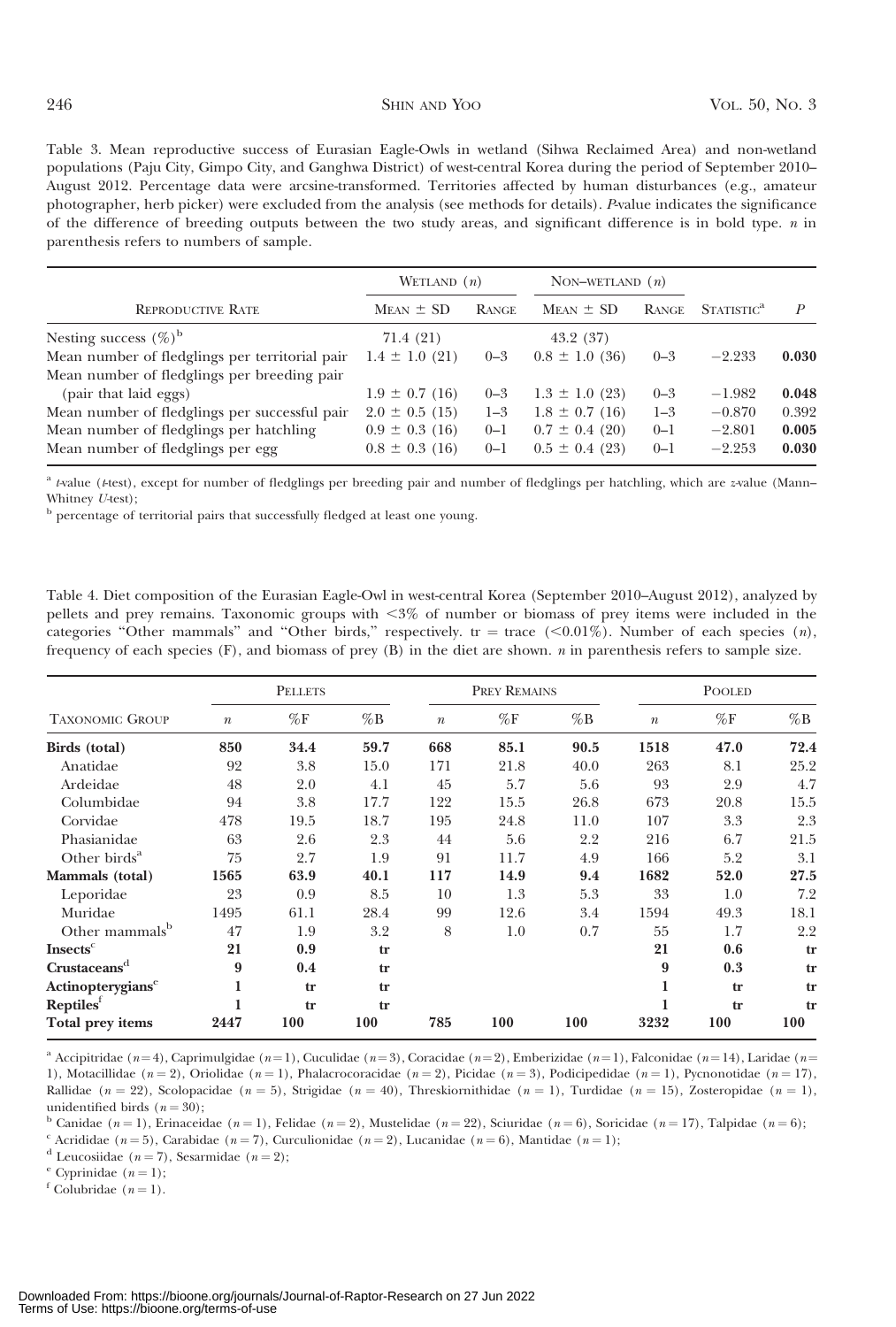Table 5. Spatial variations of the Eurasian Eagle-Owl diet in the breeding and nonbreeding periods in wetland (Sihwa Reclaimed Area) and non-wetland populations (Paju City, Gimpo City, and Ganghwa District) of west-central Korea, September 2010–August 2012. Number of each species (n), frequency of each species (F), and biomass of prey (B) in the diet are shown. Taxonomic groups with <3% of number or biomass of prey items were included in the categories "Other mammals" and "Other birds," respectively. tr = trace (<0.01%). Territories with  $n < 20$  prey items were excluded from analyses of the difference between the two habitats.  $n$  in parenthesis refers to sample size.

|                        |                  |                |        | <b>BREEDING PERIOD<sup>a</sup></b> |                |        |                  |         | NONBREEDING PERIOD <sup>b</sup> |                  |                |        |
|------------------------|------------------|----------------|--------|------------------------------------|----------------|--------|------------------|---------|---------------------------------|------------------|----------------|--------|
|                        |                  | WETLAND        |        |                                    | NON-WETLAND    |        |                  | WETLAND |                                 |                  | NON-WETLAND    |        |
| <b>TAXONOMIC GROUP</b> | $\boldsymbol{n}$ | $\%\mathrm{F}$ | $\%$ B | $\boldsymbol{n}$                   | $\%\mathrm{F}$ | $\%$ B | $\boldsymbol{n}$ | %F      | $\%$ B                          | $\boldsymbol{n}$ | $\%\mathrm{F}$ | $\%$ B |
| Birds (total)          | 537              | 66.6           | 84.4   | 794                                | 41.1           | 66.7   | 65               | 44.8    | 79.5                            | 122              | 34.8           | 54.5   |
| Anatidae               | 156              | 19.4           | 41.9   | 87                                 | 4.5            | 16.1   | 14               | 9.7     | 33.2                            | 6                | 1.7            | 7.3    |
| Ardeidae               | 25               | 3.1            | 3.3    | 54                                 | 2.8            | 5.3    | 6                | 4.1     | 7.5                             | 8                | 2.3            | 5.7    |
| Columbidae             | 174              | 21.6           | 11.2   | 400                                | 20.7           | 18.1   | 25               | 17.2    | 14.3                            | 74               | 21.1           | 18.7   |
| Corvidae               | 25               | 3.1            | 1.5    | 69                                 | 3.6            | 2.8    | 3                | 2.1     | 1.6                             | 10               | 2.8            | 2.3    |
| Phasianidae            | 90               | 11.2           | 22.3   | 104                                | 5.4            | 21.8   | 7                | 4.8     | 14.7                            | 15               | 4.3            | 19.4   |
| Other birds            | 67               | 8.3            | 4      | 80                                 | 4.5            | 2.6    | 10               | 7       | 8.2                             | 9                | 2.7            | 1.1    |
| Mammals (total)        | 253              | 31.4           | 15.5   | 1129                               | 58.5           | 33.3   | 78               | 53.8    | 20.4                            | 222              | 63.2           | 45.4   |
| Leporidae              | 14               | 1.7            | 8.5    | 14                                 | 0.7            | 6      |                  |         |                                 | 5                | 1.4            | 11.9   |
| Muridae                | 223              | 27.7           | 5.5    | 1086                               | 56.3           | 24.8   | 73               | 50.3    | 18.6                            | 212              | 60.4           | 29.8   |
| Other mammals          | 16               | 1.9            | 1.4    | 29                                 | 1.6            | 2.5    | 5                | 3.5     | 1.9                             | 5                | 1.4            | 3.7    |
| <b>Insects</b>         | 10               | 1.2            | tr     | 6                                  | 0.3            | tr     |                  |         |                                 | 5                | 1.4            | tr     |
| <b>Crustaceans</b>     | 5                | 0.6            | tr     |                                    |                |        | $\overline{2}$   | 1.4     | tr                              | $\overline{2}$   | 0.6            | tr     |
| Actinopterygians       |                  |                |        | 1                                  | 0.1            | 0.1    |                  |         |                                 |                  |                |        |
| <b>Reptiles</b>        | 1                | 0.1            | tr     |                                    |                |        |                  |         |                                 |                  |                |        |
| Total prey items       | 806              | 100            | 100    | 1930                               | 100            | 100    | 145              | 100     | 100                             | 351              | 100            | 100    |

<sup>a</sup> 15 December to 31 August;

<sup>b</sup> 1 September to 31 December.

biomass (31% and 16%, respectively) were lower than those of birds. In contrast, both birds and mammals were important components of the owl diet at the PGG. Mammals were 1.4 times more frequent than birds (Table 4), but avian prey contributed twice as much to the overall biomass (Table 5).

MWP was 1.7 times greater at SRA than at PGG during the breeding period (SRA:  $473.8 \pm 498.9$  g, PGG: 276.6  $\pm$  365.9 g; Mann–Whitney U-test,  $z =$  $-11.036$ ,  $n = 2513$ ,  $P < 0.001$ ). H' was also significantly higher in SRA (SRA:  $2.1 \pm 0.4$ , PGG:  $1.7 \pm 0.5$ ; t-test,  $t = -3.555$ ,  $n = 35$ ,  $P = 0.001$ ). Eagleowls in the SRA wetland area captured more diverse prey, but MWP of avian prey that they hunted was 2.6 times greater than that of mammalian prey (Fig. 2).

Association of Landscape Variables, Nest Location, and Diet with Reproductive Rate. Percent wetland was the only landscape variable positively associated with the reproductive success of eagleowls (Table 6, Fig. 3A). As the proportion of wetland area increased, there were also increases in the number of fledglings per hatchling and per egg. Of nest location characteristic variables, NND was negatively correlated with the number of fledglings per breeding pair and hatchling, and DOA was negatively associated with the number of fledglings per hatchling (Table 6). MWP and  $H'$ were positively associated with both the number of fledglings per breeding pair (Fig. 3B) and per egg (Fig. 3C, Table 6). The percentage of Anatidae (by number) in the diet was positively correlated with the number of fledglings per hatchling; similarly, the percentage of Phasianidae (by number) in the diet was positively correlated with the number of fledglings per breeding pair and per egg (Table 6). The number of fledglings per successful pair was not significantly associated with any of the independent variables.

A SMLR revealed that  $H'$ , percent biomass for ''other family'' and NND were significant determinants of the number of fledglings per breeding pair, whereas percent wetland was the only significant determinant of the number of fledglings per hatchling (Table 7). The percent of Phasianidae in the diet (by number) and date of the onset of egg-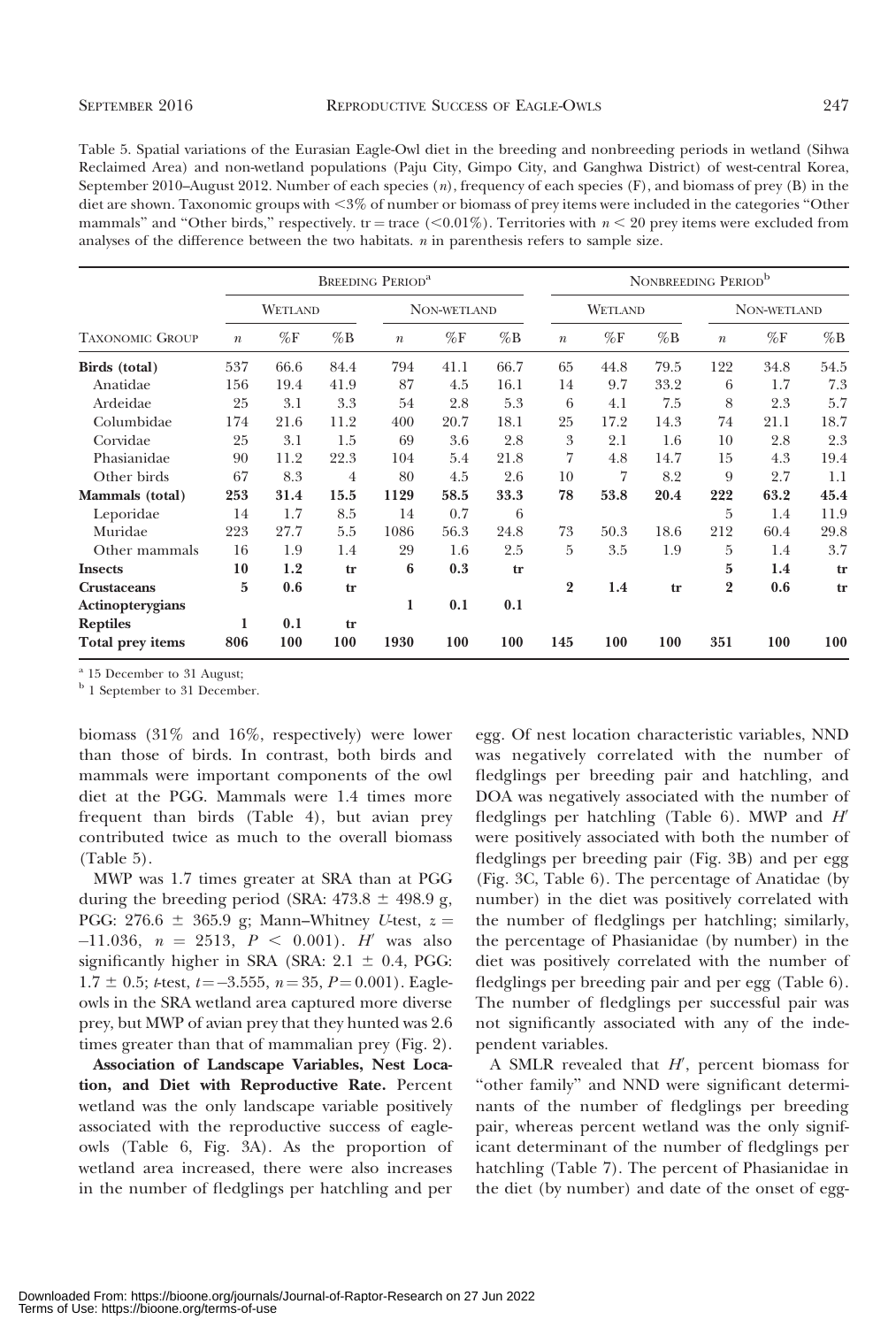

Figure 2. Biomass contribution of avian and mammalian prey in the Eurasian Eagle-Owl diet in the breeding period in the wetland population (Shihwa Reclaimed Area) of west-central Korea (September 2010–August 2012). Aves:  $\bar{X} = 608.2 \pm 446.7$  g,  $n = 537$ , Mammalia:  $\bar{X} = 237.1 \pm 16.7$ 529.4 g,  $n = 253$  (Mann–Whitney U-test:  $z = -18.895$ ,  $P <$ 0.001). The box includes the middle 50% of the distribution of prey weights, with the bold central line within the box indicating the median of the data. The top and bottom of the box represent the 75th and 25th percentile of the data, respectively. The vertical lines outside the box show the upper and lower deciles. Circles and asterisks represent outliers and extreme values, respectively.

laying were significant determinants of the number of fledglings per egg (Table 7). A significant predictor of the number of fledglings per successful pair was not detected in the pooled samples. Overall, the predictive power of a multiple linear regression was highest for reproductive rate in terms of the number of fledglings per breeding pair, accounting for  $>47\%$  of the variation.

## **DISCUSSION**

Reproductive success of eagle-owls in wetlanddominated habitats in Korea (2.0 young per successful pair) was slightly lower than that of owls studied in Spain (2.3 young per successful pair, Beneyto and Borau 1996) but similar to or higher than reproductive success in Germany (2.1 young per successful pair, Dalbeck and Heg 2006), Austria (2.0 young per successful pair, Frey 1992), France (1.9 young per successful pair, Cochet 1985; 1.8 young per successful pair, Penteriani et al. 2002), and Sweden (1.6 young per successful pair, Olsson 1979).

High breeding success of eagle-owls in Mediterranean habitats was related to high local abundance of rabbits (Oryctolagus cuniculus), their primary local prey (Donázar 1990, Penteriani et al. 2002, Pérez-García et al. 2012). Our results suggest that the large and abundant prey in wetlands (i.e., waterbirds) might be a driver of the differences in breeding success between the wetland and nonwetland populations. Actually, wetland-dependent waterbirds formed almost half of biomass delivered to owl nests. This result is not consistent with a widespread premise that the eagle-owls feed primarily on mammals (Martínez and Zuberogoitia 2001, Marchesi et al. 2002, Penteriani et al. 2002, König and Weick 2008). However, our findings are consistent with an eagle-owl diet study at the Amvrakikos wetland in Greece, where birds made up 62% of prey by biomass and 20% by number (Alivizatos et al. 2005). The avian predominance is likely linked to the proximity or prevalence of wetlands and the low availability of rats due to the distance to villages. This may result in a higher predation on birds and a more diverse diet (Marchesi et al. 2002, Penteriani et al. 2004, Shin et al. 2013).

Generally, a decline in abundance of a preferred prey species causes both an increase in dietary breadth and a decline in reproductive success (Steenhof and Kochert 1988, Korpimäki 1992, Marchesi et al. 2002). Alternative prey is sometimes less accessible or has lower biomass (Korpimäki 1986, Steenhof and Kochert 1988, Zárybnická et al. 2009). For the SRA, decreasing predation on Muridae (mainly brown rat and black-striped field mouse) was associated with increasing predation on birds, and dietary diversity indices  $(H')$  increased. Nevertheless, the low Muridae availability did not necessarily result in lower reproductive rates. Although eagle-owls of the wetland-dominated SRA captured more diverse prey types than those of the PGG, they produced more fledglings and had higher breeding success rates (the number of fledglings per hatchling and per egg). Due to the spatial proximity to wetlands and open areas, they were able to hunt profitable and high-energy prey, e.g., ducks and Ring-necked Pheasants. As an SMLR analysis showed, the percentage of Phasianidae (by biomass) in the diet was one of the significant determinants influencing the number of fledglings per breeding pair. A greater MWP might be an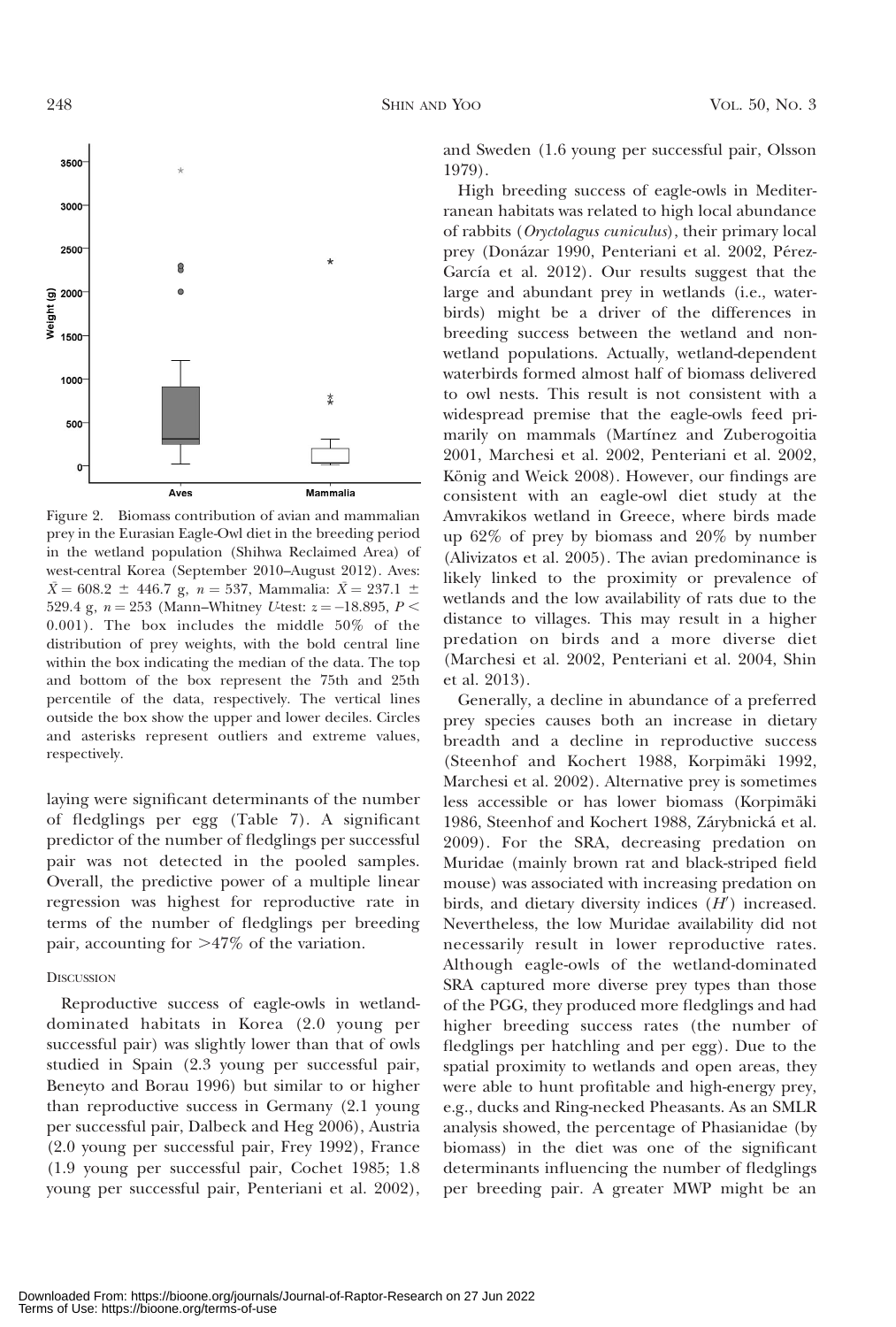Table 6. Correlation of the landscape, nest location, and diet variables with the reproductive success of Eurasian Eagle-Owls in west-central Korea, September 2010–August 2012, analyzed by Pearson correlation analysis. Dietary data in the breeding period were pooled among years, and breeding data were averaged across the two study years for each territory. Percentage data were arcsine-transformed. Territories with  $n < 20$  prey items and affected by human disturbances (e.g., amateur photographer, herb picker) were excluded from the analysis (see Methods for details). n in parenthesis refers to sample size.

|                                            | <b>REPRODUCTIVE RATE MEASURE</b> |                                |                                |                                 |  |  |  |  |
|--------------------------------------------|----------------------------------|--------------------------------|--------------------------------|---------------------------------|--|--|--|--|
| <b>VARIABLE</b>                            | NFBP <sup>a</sup><br>$(n = 29)$  | NFH <sup>b</sup><br>$(n = 27)$ | NFE <sup>c</sup><br>$(n = 29)$ | NFSP <sup>d</sup><br>$(n = 23)$ |  |  |  |  |
| Wetlands                                   | NS.                              | $0.484*$                       | $0.402*$                       | NS                              |  |  |  |  |
| Distance from a nest to open area          | <b>NS</b>                        | $-0.407$ *                     | <b>NS</b>                      | NS.                             |  |  |  |  |
| Nearest neighboring distance between nests | $-0.439$ <sup>*</sup>            | $-0.445$ *                     | <b>NS</b>                      | <b>NS</b>                       |  |  |  |  |
| Mean weight of prey                        | $0.466*$                         | NS.                            | $0.421$ <sup>*</sup>           | $_{\rm NS}$                     |  |  |  |  |
| Shannon-Wiener diversity index $(H')$      | $0.517***$                       | <b>NS</b>                      | $0.428$ <sup>*</sup>           | <b>NS</b>                       |  |  |  |  |
| Percent number for Anatidae                | $_{\rm NS}$                      | $0.404*$                       | <b>NS</b>                      | <b>NS</b>                       |  |  |  |  |
| Percent number for Phasianidae             | $0.470*$                         | NS.                            | 0.503                          | <b>NS</b>                       |  |  |  |  |
| Percent biomass for Phasianidae            | $0.507***$                       | $_{\rm NS}$                    | $0.480**$                      | $_{\rm NS}$                     |  |  |  |  |
| Percent biomass for Columbidae             | $-0.372$ <sup>*</sup>            | <b>NS</b>                      | $-0.382$ <sup>*</sup>          | $_{\rm NS}$                     |  |  |  |  |
| Percent biomass for Muridae                | $-0.374$ *                       | NS.                            | <b>NS</b>                      | <b>NS</b>                       |  |  |  |  |
| Percent biomass for other family           | $-0.383$ <sup>*</sup>            | $_{\rm NS}$                    | $-0.442$ <sup>*</sup>          | <b>NS</b>                       |  |  |  |  |

<sup>a</sup> Number of fledglings per breeding pair;

**b** number of fledglings per hatchling;

 $^{\rm c}$  number of fledglings per egg;

<sup>d</sup> number of fledglings per successful pair that fledged at least one young;

<sup>NS</sup> not significant;

 $P < 0.05$ ;

 $*$   $P < 0.01$ .

important contributor to the higher reproductive success in wetland habitat.

The ecology of eagle-owls at SRA appears to be similar to that recorded in a France massif (Penteriani et al. 2002): the eagle-owls along the border had a higher reproductive output than those in the interior, although the former had a broader diet (D.M. Shin unpubl. data). With the highest degree of diversity and food-niche breadth value among owls (Herrera and Hiraldo 1976), eagle-owls can profitably focus on large mammals or mediumto large-sized birds. As Whitfield et al. (2009) discussed, a positive association between specialized diet and reproductive success can be expected when the spatial and temporal availability of specific profitable prey types is stable and predictable. The abundance, availability, and distribution of prey are probably more influential than individual foraging specialization in determining reproductive output (Whitfield et al. 2009).

When rabbit (preferred prey) abundance is low, eagle-owls usually capture alternative prey such as brown rats and hedgehogs (Hiraldo et al. 1976, Dona´zar 1988, Marchesi et al. 2002). The Korean hare (Lepus coreanus), the only lagomorph in westcentral Korea, once ranged widely over most of Korea but has decreased in number and range because of excessive hunting and habitat loss/ destruction (Won and Smith 1999). In our study areas, this species was extremely rare (Table 4, 5; Shin et al. 2013). Therefore, PGG eagle-owls probably focused on brown rats as a suitable substitute with medium size, high abundance, and year-round availability (Marchesi et al. 2002). Oriental Turtle-Doves and Ring-necked Pheasants also played a key role as another substitute prey and a second important food resource for them (Shin et al. 2013).

The breeding strategy of the PGG eagle-owls should be considered from the perspective of brood reduction (Lack 1947, Ricklefs 1965). These owls laid relatively large clutches, but lost a few recently hatched nestlings due to starvation and siblicide (73% of overall nestling mortality and 33% of all nestlings; D.M. Shin unpubl. data). This might be associated with lower MWP and result in a decrease in reproductive rates. It is possible they have adopted a brood-adjustment strategy to produce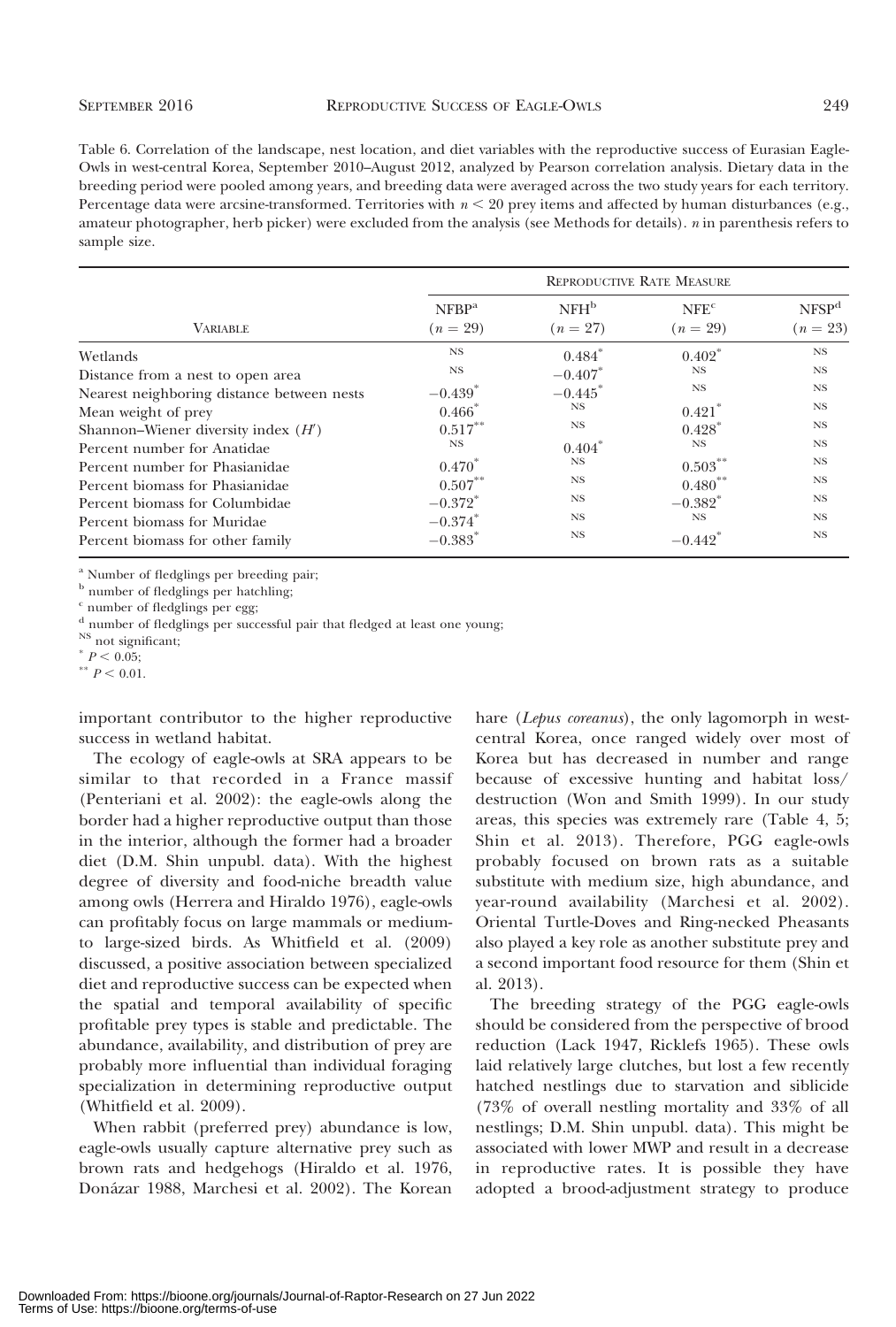$\leftarrow$ 



the maximal brood size that can be raised while still balancing the energetic costs of brood-rearing (Mock and Forbes 1995, Wellicome 2000, Penteriani et al. 2010). There is, however, a need for further experimental research on the relationship between the decrease in MWP and brood reduction at PGG.

Diurnal raptors such as Northern Goshawks (Accipiter gentilis), Common Buzzards (Buteo buteo), and White-tailed Eagles (Haliaeetus albicilla) frequently hunt various birds in SRA in winter (K-water 2009). It is also possible that avian prey remains were overrepresented in the sample due to the abundance of their feathers and their longevity in the nest. Furthermore, annual and territorial variation in Eurasian Eagle-Owl diet is often attributed to spatial or temporal variation in prey abundance (Rusch et al. 1972, Pietiainen 1989, Hakkarainen and Korpimäki 1994, Steenhof et al. 1997). However, previous studies demonstrated that the use of pooled samples consisting of pellets and prey remains yielded a relatively close fit to diet composition assessed by direct observation (Simmons et al. 1991, Redpath et al. 2001, Marchesi et al 2002, Penteriani et al. 2005).

In conclusion, wetland-dependent Eurasian Eagle-Owls had higher reproductive rates than nonwetland eagle-owls in west-central Korea. The wetland offered a variety of large and profitable prey and the focus on avian prey played an important role in their reproductive rate. An indepth study may be required to better understand the nature of the relationship between wetland habitat and breeding success. Further studies are also needed to examine the effects on owl reproductive rate of a continuing decrease in wetland areas due to the conversion to rice paddy

Figure 3. Association of percent wetlands (A), mean weight of prey (B), and diet diversity index (C) in the breeding period with reproductive success, based on 43 Eurasian Eagle-Owl territories in west-central Korea, September 2010–August 2012. Dietary data were pooled among years and breeding data were averaged across the two study years for each territory. Percentage data were arcsine-transformed.  $n$  in parenthesis is sample size. The equations of 3A, 3B, and 3C are  $y = 1.070x + 0.845$  ( $r^2 =$ 0.234,  $n = 29$ ,  $P = 0.010$ ),  $y = 0.003x + 0.153$  ( $r^2 = 0.218$ ,  $n =$ 29,  $P = 0.011$ ), and  $y = 1.186x - 0.960$  ( $r^2 = 0.267$ ,  $n = 29$ , P  $= 0.004$ , respectively.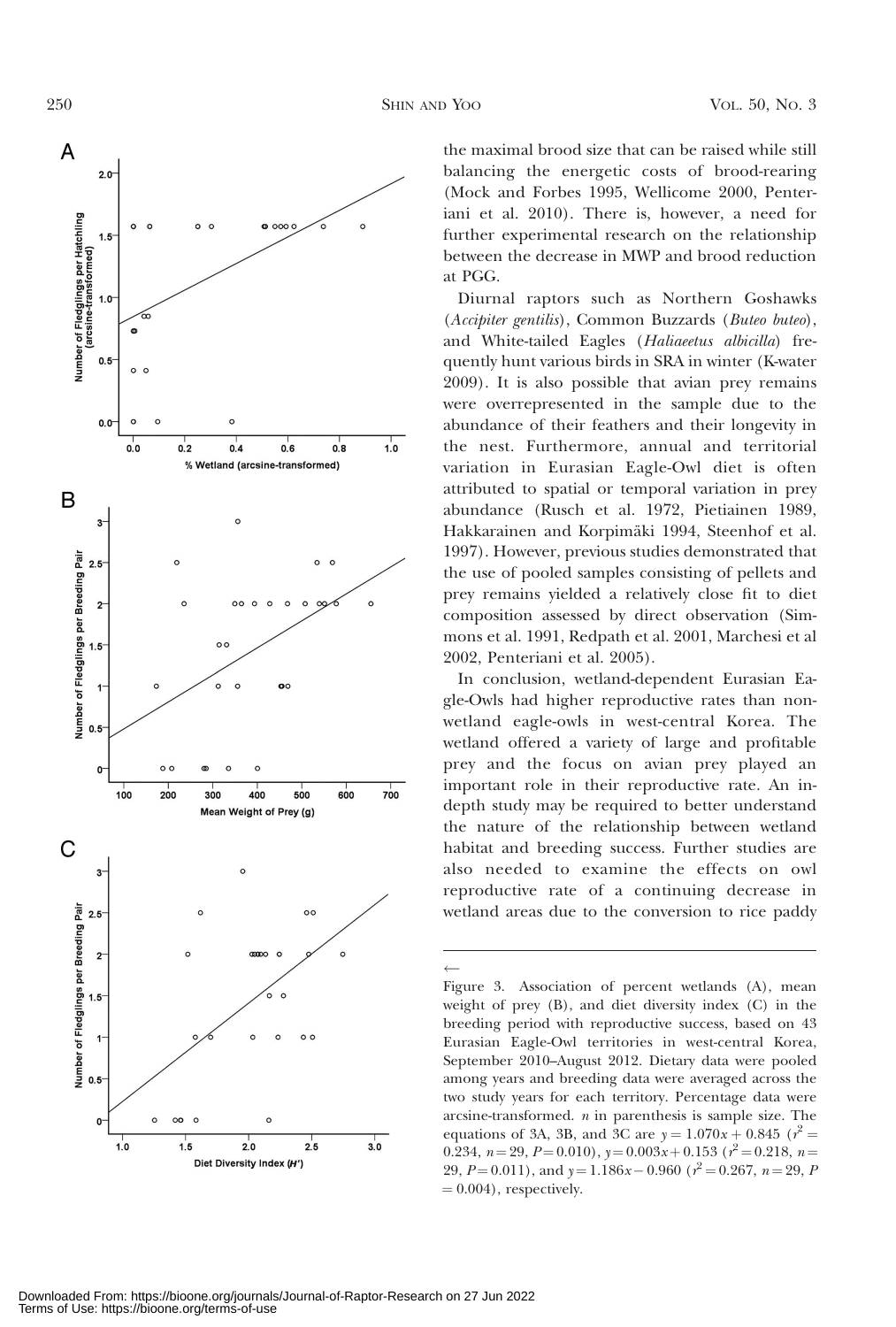## SEPTEMBER 2016 **REPRODUCTIVE SUCCESS OF EAGLE-OWLS** 251

Table 7. Multivariate determinants influencing reproductive success of Eurasian Eagle-Owls in west-central Korea, September 2010–August 2012, analyzed by a stepwise multiple linear regression. Landscape and diet variables were entered as independent variables and each of the four measures of reproductive rate as dependent variable (only the final model is shown). Dietary data in the breeding period were pooled among years and breeding data were averaged across the two study years for each territory. Percentage data were arcsine-transformed. Territories with  $n < 20$  prey items and affected by human disturbances (e.g., amateur photographers, herb pickers) were excluded from the analysis.

|                                                       |                                         |                    | STD.         |             |          |                  |
|-------------------------------------------------------|-----------------------------------------|--------------------|--------------|-------------|----------|------------------|
| <b>DEPENDENT VARIABLE</b>                             | PREDICTOR                               | <b>COEFFICIENT</b> | <b>ERROR</b> | <b>BETA</b> | t        | $\boldsymbol{P}$ |
| Number of fledglings per breeding pair <sup>a</sup>   | Constant                                | 0.858              | 0.852        |             | 1.008    | 0.323            |
|                                                       | Diet diversity $(H')^{\text{b}}$        | 0.706              | 0.346        | 0.308       | 2.041    | 0.052            |
|                                                       | Percent biomass for<br>other family     | $-71.238$          | 22.352       | $-0.462$    | $-3.187$ | 0.004            |
|                                                       | NND <sup>c</sup>                        | 0.000              | 0.000        | $-0.442$    | $-2.855$ | 0.009            |
| Number of fledglings per hatchling <sup>a</sup>       | Constant                                | 0.845              | 0.142        |             | 5.970    | < 0.001          |
|                                                       | Wetland                                 | 1.070              | 0.387        | 0.484       | 2.767    | 0.010            |
| Number of fledglings per egg <sup>e</sup>             | Constant                                | 0.731              | 0.186        |             | 3.938    | 0.001            |
|                                                       | Percent number for<br>Phasianidae       | 4.802              | 1.263        | 0.606       | 3.803    | 0.001            |
|                                                       | Onset of egg laying                     | $-0.014$           | 0.006        | $-0.382$    | $-2.401$ | 0.024            |
| Number of fledglings per successful pair <sup>t</sup> | No variable<br>retained in the<br>model |                    |              |             |          |                  |

<sup>a</sup>  $r^2 = 0.530$ ,  $r^2$ <sub>adj</sub> = 0.474, SE = 0.655,  $F = 8.153$ ,  $P = 0.009$ ;<br><sup>b</sup> Shannon–Wiener diversity index;

<sup>c</sup> nearest neighbor distance between nests;

 $d \rvert^2 = 0.234, \rvert^2$ 

 $\frac{d}{r}$   $\gamma^2 = 0.234$ ,  $r^2$ <sub>adj</sub> = 0.204, SE = 0.550, F = 7.658, P = 0.010;<br>  $\frac{d}{r}$   $\gamma^2 = 0.388$ ,  $r^2$ <sub>adj</sub> = 0.341, SE = 0.471, F = 5.764, P = 0.024.

cultivation fields, industrial complexes, and apartment complexes.

### ACKNOWLEDGMENTS

We thank the Korean Cultural Heritage Administration, Ganghwa District, Gimpo City, Ansan City, Paju City, and Hwaseong City for permission to conduct research (permit number KCHA Natural Heritage Division-461) and the Korean Ministry of Environment for providing support with GIS data. We are also very grateful to Da-Mi Jeong, Jong-In Choi, and Hyeon-Chil Shin for valuable help with fieldwork. Special thanks to Jari Valkama, Heimo Mikkola, and an anonymous referee for critical review of an earlier version of this report.

## LITERATURE CITED

- ABE, H. 2007. Illustrated skulls of Japanese mammals. Hokkaido University Press, Sapporo, Japan (In Japanese).
- ALIVIZATOS, H., V. GOUTNER, AND S. ZOGARIS. 2005. Contribution to the study of the diet of four owl species (Aves, Strigiformes) from mainland and island areas of Greece. Belgian Journal of Zoology 135:109–118.
- BENEYTO, A. AND J.A. BORAU. 1996. El búho real (Bubo bubo) en Cataluña (NE de España). Pages 477-483 in J.

Muntaner and J. Mayol [EDS.], Biología y conservación de las rapaces mediterráneas. SEO, Madrid, Spain.

- BIONDA, R. AND M. BRAMBILLA. 2011. Rainfall and landscape features affect productivity in an alpine population of eagle owl Bubo bubo. Journal of Ornithology 153:167–171.
- BOSÈ, M. AND F. GUIDALI. 2001. Seasonal and geographic differences in the diet of the Barn Owl in an agroecosystem in northern Italy. Journal of Raptor Research 35:240–246.
- COCHET, G. 1985. Données préliminaires sur le Hibou grand-duc Bubo bubo dans les Causseset les Cévennes. Bièvre 7:93-100.
- CRAMP, S. [ED.]. 1985. The birds of the western Palearctic, Vol. IV. Oxford University Press, Oxford, U.K.
- DALBECK, L. AND D. HEG. 2006. Reproductive success of a reintroduced population of eagle owls Bubo bubo in relation to habitat characteristics in the Eifel. Ardea 94:3–21.
- DONÁZAR, J.A. 1988. Selección del hábitat de nidificación por el Búho Real (Bubo bubo) en Navarra. Ardeola 35:233–245.
- ———. 1990. Geographic variation in clutch and brood size of the eagle owl Bubo bubo in the western Palearctic. Journal of Ornithology 131:439–443.

ESRI. 2008. ArcGIS 9.3. New York, NY U.S.A.

FORSMAN, E.D., I.A. OTTO, S.G. SOVERN, M. TAYLOR, D.W. HAYS, H. ALLEN, S.L. ROBERTS, AND D.E. SEAMAN. 2001.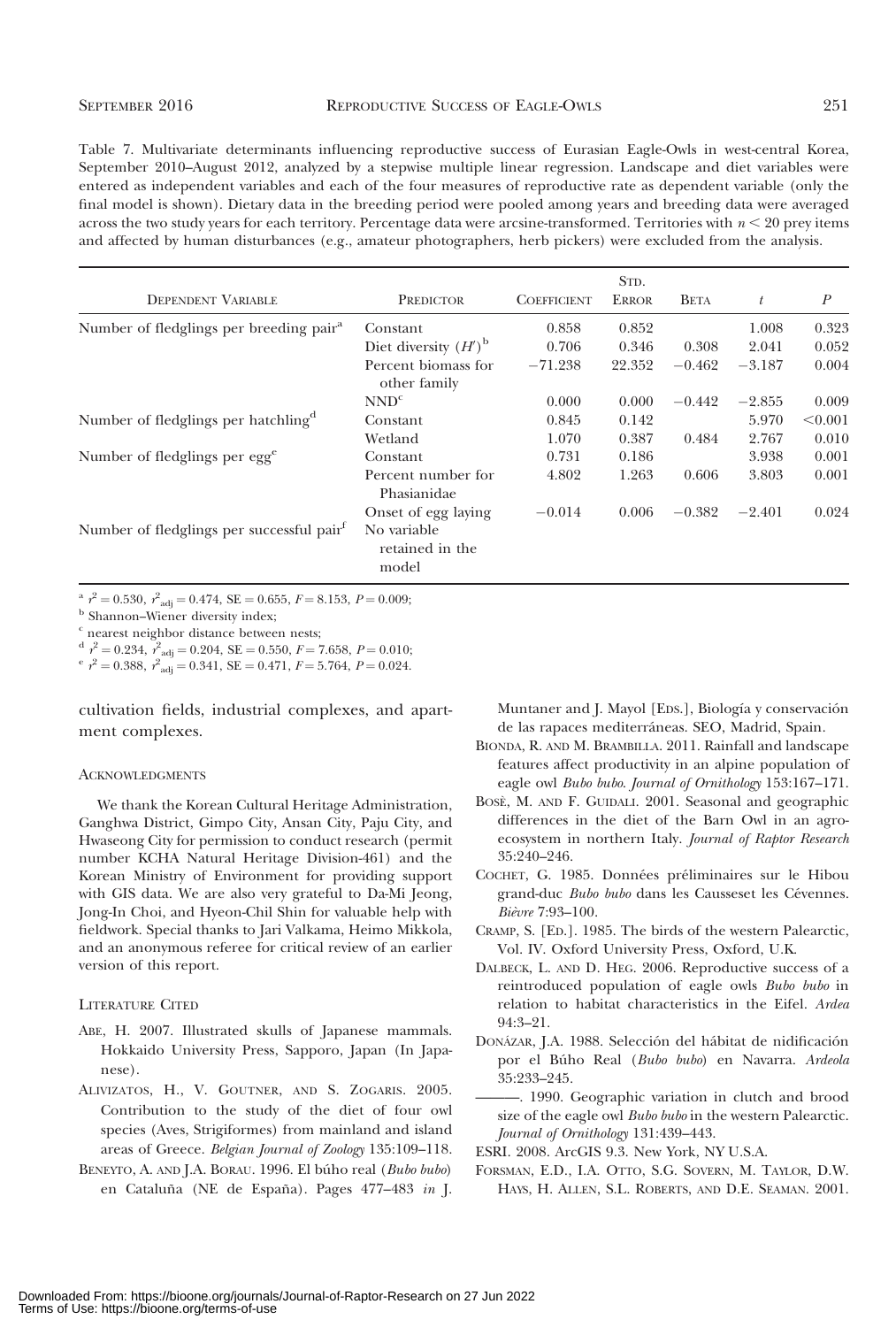Spatial and temporal variation in diets of Spotted Owls in Washington. Journal of Raptor Research 35:141-150.

- FREY, H. 1992. Bestandsentwicklung und Jungenproduktion des Uhus (Bubo bubo) in Niedersterreich zwischen 1969 und 1991. Egretta 35:9–19.
- HAKKARAINEN, H. AND E. KORPIMÄKI. 1996. Competitive and predatory interactions among raptors: an observational and experimental study. Ecology 77:1134–1142.
- HERRERA, C.M. AND F. HIRALDO. 1976. Food-niche and trophic relationships among European owls. Ornis Scandinavica 7:29–41.
- HIRALDO, F., F. PARREÑO, V. ANDRADA, AND F. AMORES. 1976. Variations in the food habits of the European Eagle Owl (Bubo bubo). Doñana Acta Vertebrata 3:137-156.
- HUME, R. 2006. RSPB birds of Britain and Europe, Revised Ed. Dorling Kindersley, London, U.K.
- JAKSIĆ, F.M. AND H.M. BRAKER. 1983. Food-niche relationships and guilds structure of diurnal birds of prey: competition versus opportunism. Canadian Journal of Zoology 61:2230–2241.

- AND C.D. MARTI. 1981. Trophic ecology of Athene owls in Mediterranean-type ecosystems: a comparative analysis. Canadian Journal of Zoology 59:2331–2340.

— AND ———. 1984. Comparative food habits of Bubo owls in Mediterranean-type ecosystems. Condor 86:288– 296.

- KÖNIG, C. AND J. WEICK. 2008. Owls of the world, Second Ed. Yale University Press, New York, NY U.S.A.
- KORPIMÄKI, E. 1986. Seasonal changes in the food of the Tengmalm's Owl Aegolius funereus in western Finland. Annales Zoologici Fennici 23:339–344.
	- ———. 1992. Population dynamics of Fennoscandian owls in relation to wintering conditions and between-year fluctuations of food. Pages 1–10 in C.A. Galbraith, I.R. Taylor, and S. Percival [EDS.], The ecology and conservation of European owls. UK Nature Conservation, No. 5. Joint Nature Conservation Committee, Peterborough, U.K.

——— AND C.D. MARTI. 1995. Geographical trends in trophic characteristics of mammal-eating and birdeating raptors in Europe and North America. Auk 112:1004–1023.

- K-WATER. 2009. Management of biodiversity in Songsan Green-city. (In Korean.)
- LACK, D. 1947.The significance of clutch-size. Ibis 89:302– 352.
- MARCHESI, L., F. SERGIO, AND P. PEDRINI. 2002. Costs and benefits of breeding in human-altered landscapes for the eagle owl Bubo bubo. Ibis 144:164-177.
- MARTI, C.D. 1987. Raptor food habit studies. Pages 67–80 in B.A. Pendleton, B.A. Millsap, K.W. Cline, and D.M. Bird [EDS.], Raptor management techniques manual. National Wildlife Federation, Washington, DC U.S.A.
- MARTÍNEZ, J.A. AND I. ZUBEROGOITIA. 2001. The response of the eagle owl (Bubo bubo) to an outbreak of the rabbit haemorrhagic disease. Journal of Ornithology 142:204– 211.
- MINISTRY OF ENVIRONMENT OF KOREA. 2009. Digital land cover map (medium classification). Gwacheon, Korea. http://egis.me.go.kr/ewebgis/webgis.jsp (last accessed 10 January 2013).
- MOCK, D.W. AND L.S. FORBES. 1995. The evolution of parental optimism. Trends in Ecology and Evolution 10:130–134.
- OLSSON, V. 1979. Studies on a population of eagle owls, Bubo bubo (L.), in southeast Sweden. Viltrevy 11:3–99.
- PENTERIANI, V. 1996. The eagle owl. Calderini Edagricole, Bologna, Italy.
	- ———, M.M. DELGADO, AND M. GALLARDO. 2002. Landscape structure and food supply affect eagle owl Bubo bubo density and breeding performance: a case of intrapopulation heterogeneity. Journal of Zoology 257:365– 372.
	- $-$ , M. GALLARDO, AND M. FERRER. 2004. Spatial heterogeneity and structure of bird populations: a case example with the eagle owl. Population Ecology 46:185– 192.
	- -, , J.M. PÉREZ-GARCÍA, F. BOTELLA, S. GARCÍA, J.A. SANCHEZ ZAPATA, M.L. ORTEGA, J.E. MARTÍNEZ, J.F. CALVO, J. ORTEGO, G. PENTERIANI, M. MELLETTI, I. KRUGERSBERG, AND O.M. TALAVERA. 2010. Sex allocation from an owl perspective: clutch order could determine brood sex to reduce sibling aggression in the eagle owl Bubo bubo. Ornis Fennica 87:135–143.
	- -, R. LOURENÇO, AND M.M. DELGADO. 2012. Eagle owls in Doñana: a conservation dilemma or not? British Birds 105:88–95.
	- ———, F. SERGIO, M.M. DELGADO, M. GALLARDO, AND M. FERRER. 2005. Biases in population diet studies due to sampling in heterogeneous environments: a case study with the eagle owl. *Journal of Field Ornithology* 76:237– 244.
- PÉREZ-GARCÍA, J.M, J.A. SÁNCHEZ-ZAPATA, AND F. BOTELLA. 2012. Distribution and breeding performance of a high-density eagle owl Bubo bubo population in southeast Spain. Bird Study 59:22–28.
- PIETIAINEN, H. 1989. Seasonal and individual variation in the production of offspring in the Ural Owl Strix uralensis. Journal of Animal Ecology 58:905–920.
- REDPATH, S.M., R. CLARKE, M. MADDERS, AND S.J. THIRGOOD. 2001. Assessing raptor diet: comparing pellets, prey remains, and observational data at Hen Harrier nests. Condor 103:184–188.
- RICKLEFS, R.E. 1965. Brood reduction in the Curve-billed Thrasher. Condor 67:505–510.
- RUSCH, D.H., E.C. MESLOW, P.D. DOERR, AND L.B. KEITH. 1972. Response of Great Horned Owl populations to changing prey densities. Journal of Wildlife Management 36:282–296.
- SHIN, D.M., J.C. YOO, AND D.M. JEONG. 2013. Spatial variation of Eurasian Eagle Owl diets in wetland and non-wetland habitats in west-central Korea. Journal of Raptor Research 47:400–409.